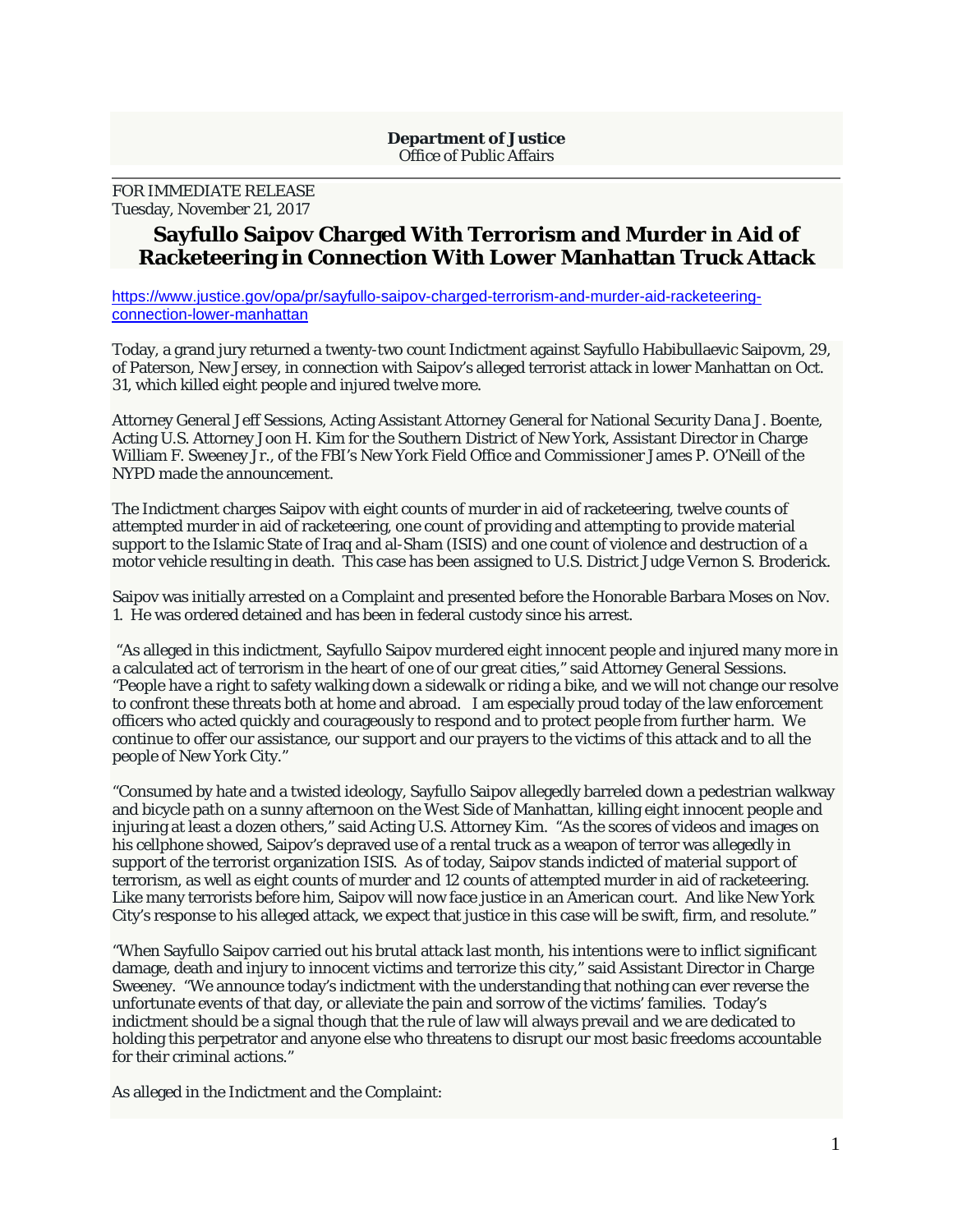## **Islamic State of Iraq and Al-Sham**

ISIS is a foreign terrorist organization based in the Middle East and Africa whose publicly stated purpose is the establishment of an Islamic state or caliphate based in the Middle East and Africa that encompasses all Muslims worldwide. ISIS has pursued its objective through, among other things, indiscriminate killing and deliberate targeting of civilians, mass executions and extrajudicial killings, persecution of individuals and communities on the basis of their religion, nationality, or ethnicity, kidnapping of civilians, forced displacement of Shia communities and minority groups, killing and maiming of children, rape and other forms of sexual violence. ISIS has recruited thousands of foreign fighters from across the globe to assist with its efforts to expand its so-called caliphate in Iraq, Syria and other locations in Africa and the Middle East and has leveraged technology to spread its violent extremist ideology and for incitement to commit terrorist acts around the world.

ISIS, including its leadership, membership and associates, constitutes an "enterprise," as that term is defined in Title 18, United States Code, Section 1959(b)(2) — that is, a group of individuals associated in fact, although not a legal entity, which is engaged in, and the activities of which affect, interstate and foreign commerce. ISIS members and associates make and have made public statements and issued public declarations, which, among other things: (i) proclaimed and acknowledged acts of violence had been committed by ISIS; (ii) threatened future acts of violence if ISIS's demands were not met; and (iii) were intended to promote and foster the prestige and standing of ISIS.

ISIS has specifically distributed propaganda designed to encourage ISIS followers to commit acts of violence using vehicles as weapons. For example, the July 2016 issue of Dabiq, ISIS's then-official magazine, praised the "brother" who answered "the Islamic State's calls to target nations participating in the Crusader coalition fighting the Caliphate" by "killing more than 80 people and injuring more than 300 others" with a truck in an attack that occurred in Nice, France on or about July 14, 2016. In September 2016, ISIS changed the name of its official magazine from Dabiq to Rumiyah. In November 2016, ISIS released Rumiyah, Issue 3, which has an article titled "Just Terror Tactics," which again focused on a vehicle attack as a primary attack weapon with a secondary attack using a knife or gun to maximize death and terror.

## **The Oct. 31, Truck Attack**

On Oct. 31, at approximately 3:00 p.m., Saipov drove a rented flatbed truck (the "Truck") from New Jersey over the George Washington Bridge into New York City. After Saipov entered New York City, he proceeded in the Truck to the West Side Highway and began traveling southbound. Once Saipov was in the vicinity of Houston Street in Manhattan, he drove the Truck onto the bike lane and pedestrian walkway of the West Side Highway. Saipov then drove down the walkway for several blocks, striking numerous civilians. Saipov eventually collided with a school bus, which was carrying occupants in the vicinity of West Street and Chambers Street, at which point the Truck came to a halt.

After Saipov collided with the school bus, he exited the driver's door of the Truck with two objects in his hands that appeared to be firearms. Moments after Saipov got out of the Truck, he yelled, in substance and in part, "Allahu Akbar," which is an Arabic phrase that translates to "God is Great."

Saipov was shot by a law enforcement officer and taken into custody. Law enforcement officers subsequently recovered in the vicinity of the Truck, among other things, a paintball gun, a pellet gun, a stun gun and three knives. Law enforcement officers also recovered, approximately ten feet from the driver's door of the Truck, a document that contained, among other things, the Arabic text for "No God but God and Muhammad is his Prophet" and "Islamic Supplication. It will endure." "It will endure" is commonly used to refer to ISIS. Cellphones recovered from the Truck contained, among other things, videos and images of ISIS propaganda and internet searches for truck rentals and for Halloween in New York City.

After Saipov was taken into custody, he was transferred to Bellevue Hospital, where he made statements to law enforcement officers after waiving his Miranda rights. During that interview, Saipov stated, among other things, the following: